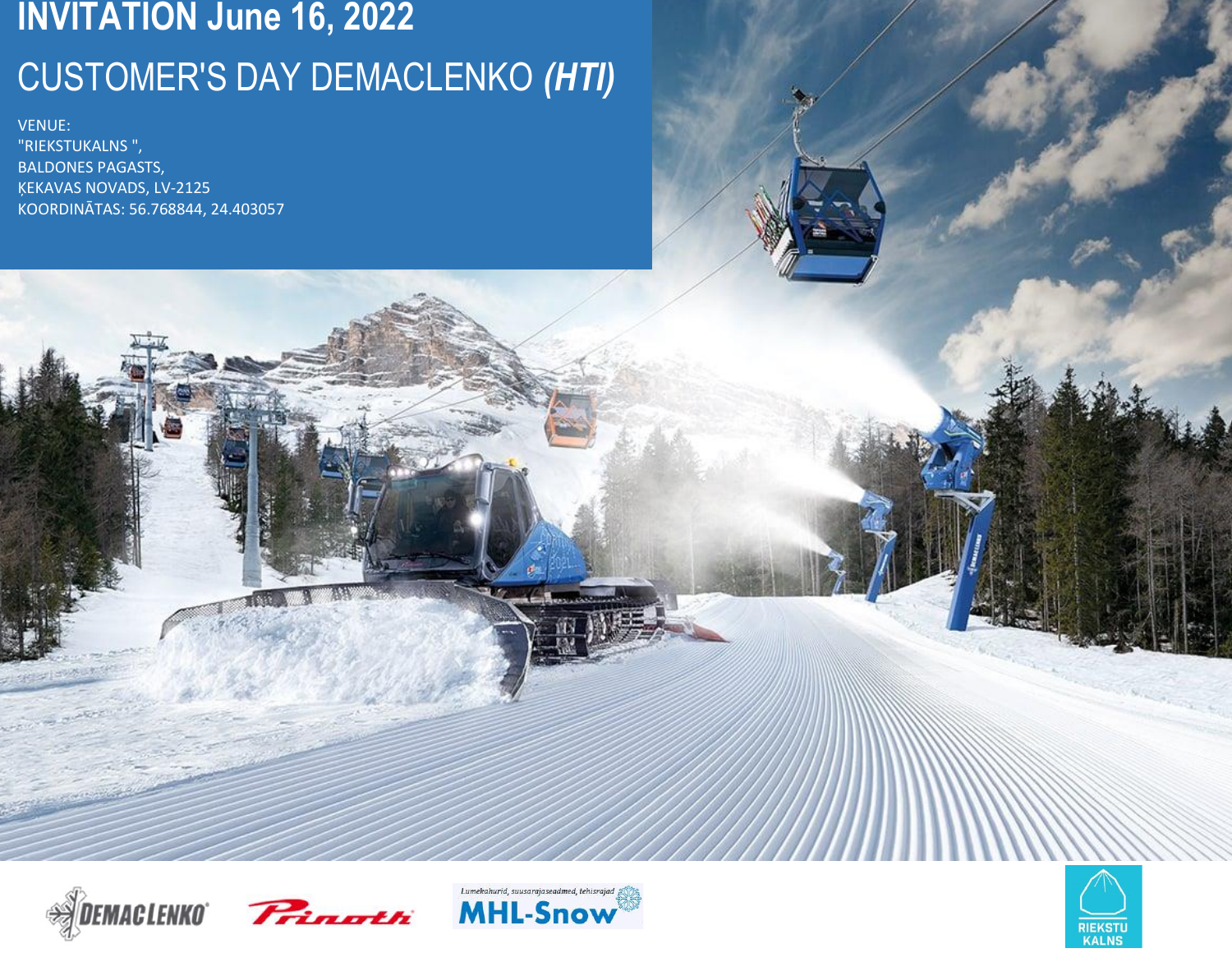## Dear Ladies and Gentlemen,

I would like to cordially invite you to the meeting as part of the event:

CUSTOMER'S DAY DEMACLENKO *(HTI)* 

Especially for our customers and business partners, we have prepared the opportunity to get to know the new Demaclenko products as well as the proposal of our group.

Would you like to see the newest snow generators in DEMACLENKO portfolio? Are you interested in the latest snowmaking technology at positive temperatures? If so, be sure to come to our event!

Address: "RIEKSTUKALNS" BALDONES PAGASTS, ĶEKAVAS NOVADS, LV-2125 KOORDINĀTAS: 56.768844, 24.403057

Best regards Demaclenko team

Mielos Ponios ir Ponai,

Noriu nuoširdžiai pakviesti jus į susitikimą, kuris yra renginio dalis:

KLIENTO DIENA DEMACLENKO *(HTI)*

Specialiai savo klientams ir verslo partneriams paruošėme galimybę susipažinti su naujais DEMACLENKO gaminiais bei mūsų grupės pasiūlymu.

Ar norėtumėte Demaclenko portfelyje pamatyti naujausius sniego generatorius? Ar domitės naujausia sniego gaminimo technologija esant teigiamai temperatūrai? Jei taip, būtinai ateik į mūsų renginį!

Adresas: "RIEKSTUKALNS", BALDONES PAGASTS, ĶEKAVAS NOVADS, LV-2125 KOORDINĀTAS: 56.768844, 24.403057







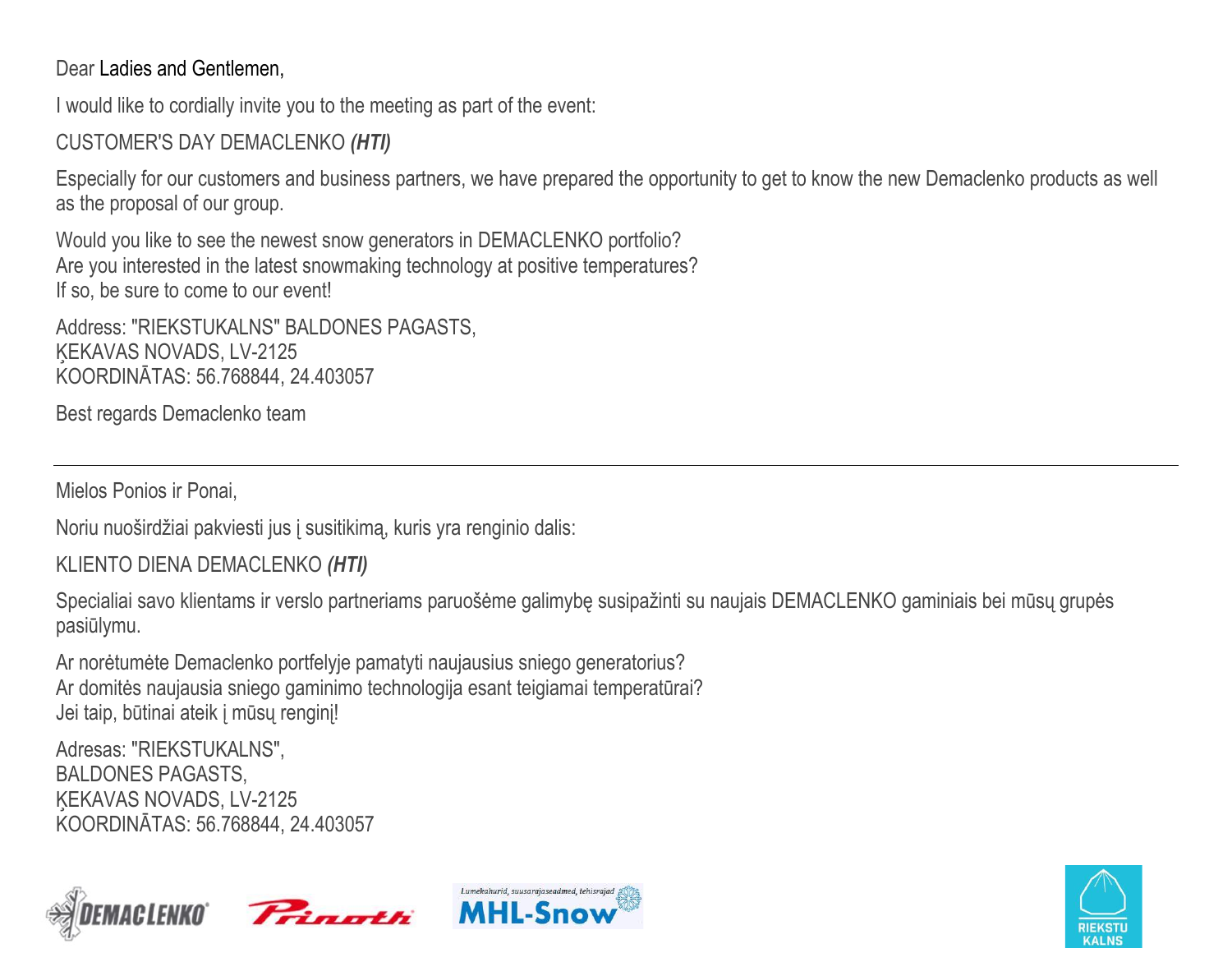Pagarbiai Demacenko komanda

Cienījamie dāmas un kungi!

Vēlos jūs sirsnīgi aicināt uz tikšanos pasākuma ietvaros:

KLIENTU DIENA DEMACLENKO *(HTI)*

Īpaši saviem klientiem un sadarbības partneriem esam sagatavojuši iespēju iepazīt jaunos DEMACLENKO produktus, kā arī mūsu grupas piedāvājumu.

Vai vēlaties redzēt jaunākos sniega ģeneratorus Demačenko portfelī? Vai jūs interesē jaunākā sniega veidošanas tehnoloģija pozitīvā temperatūrā? Ja tā, tad noteikti nāc uz mūsu pasākumu!

Adrese: "RIEKSTUKALNS", BALDONES PAGASTS, ĶEKAVAS NOVADS, LV-2125 KOORDINĀTAS: 56.768844, 24.403057

Ar cieņu Demacenko komanda